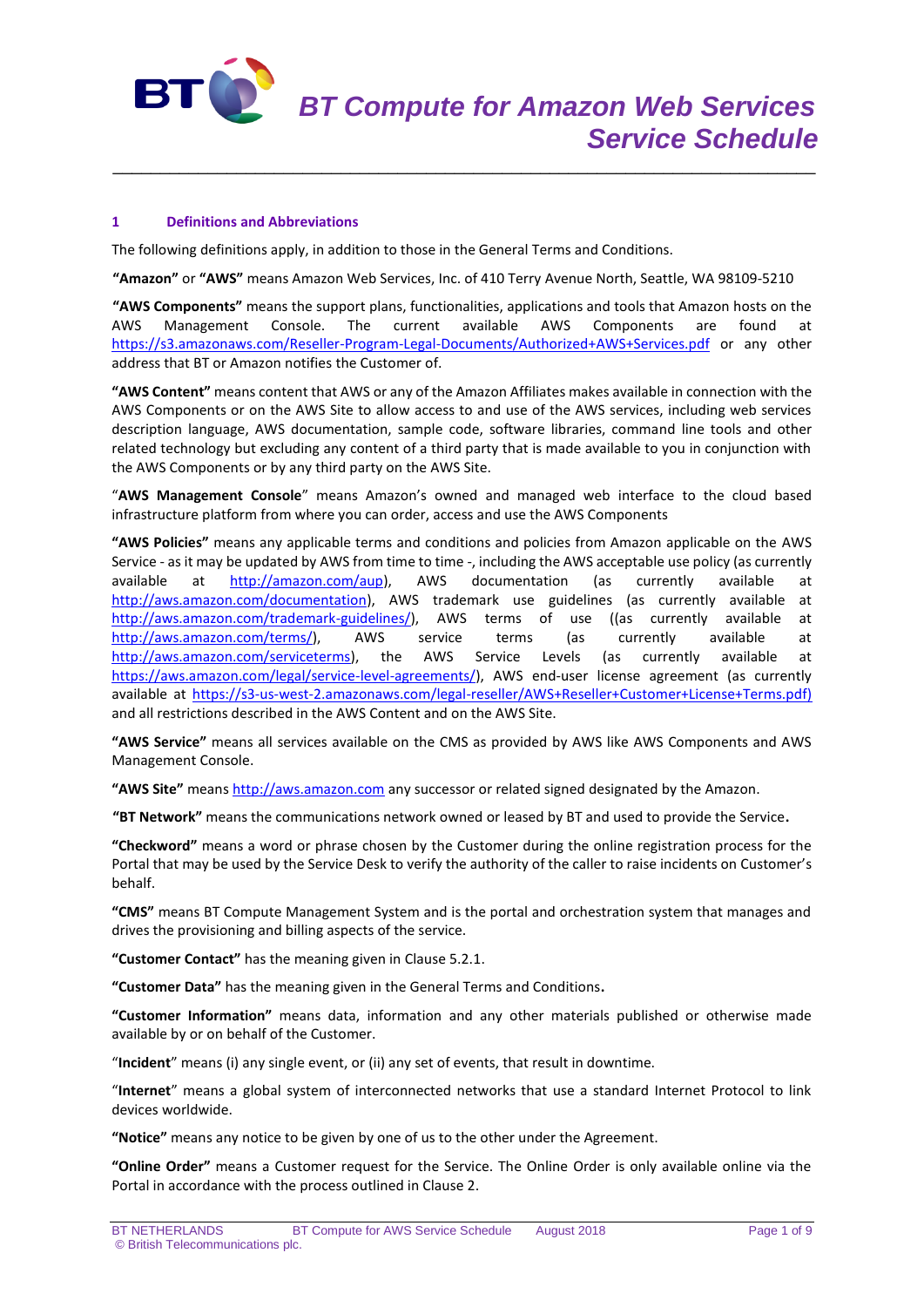

"**PCI DSS**" means the Payment Card Industry Data Security Standards, a set of policies and procedures, issued by the PCI Security Standards Council LLC ("PCI SSC", as may be adopted by local regulators, and intended to optimise the security of credit and debit card transactions and protect cardholders against misuse of their personal information.

\_\_\_\_\_\_\_\_\_\_\_\_\_\_\_\_\_\_\_\_\_\_\_\_\_\_\_\_\_\_\_\_\_\_\_\_\_\_\_\_\_\_\_\_\_\_\_\_\_\_\_\_\_\_\_\_\_\_\_\_\_\_\_\_\_\_\_\_\_\_\_\_\_\_

"**Planned Maintenance**" means any maintenance BT has planned to do in advance.

**"Portal(s)"** means the BT CMS Portal and/or the AWS Management Console that the Customer accesses for service administration and management of the AWS services order online by the Customer.

**"Service"** has the meaning given in Clause 2.

**"Service Credit"** means any remedy agreed with and acknowledged by Amazon at Amazon's sole discretion for failure by Amazon to meet a Service Level in the amount equal to credited by BT to the Customer following Amazon's claim approval.

**"Service Desk"** means the helpdesk to submit service requests, report Incidents and ask questions about the Service.

**"Service Level Agreement" or "SLA"** means the performance metric(s) set forth in the SLA for meeting the delivery of the AWS services.

"**Service Management Boundary**" has the meaning given in Clause 8.

**"Standard Service Components"** has the meaning given in Clause 2.1.

**"Subscription(s)"** means a consumption offering (also called pay-as-you-go (PAYG) based on actual usage.

**"Usage Charges"** means the Charges for the Service or applicable part of the Service that are calculated by multiplying the volume of units that the Customer used or incurred in a period (e.g. number of users using the Service, or the number of minutes the Service was used for) with the relevant fee that is specified in the Online Order.

# **2 Service Description**

- 2.1 BT will provide the Customer with the following Standard Service Components:
	- 2.1.1 Subscription set-up to provide the Customer with access to the AWS Management Console via the BT CMS Portal. The AWS Management Console will give the Customer access to a catalogue of available AWS Components. The BT CMS Portal will:
		- allow you to register and provide log on details for Users;
		- provide you with a reporting and management tool that:
			- shows details of the AWS Components that are being utilised;
			- provide you with usage reports detailing which Users are using which AWS Components; and
			- provide you with financial and billing information.
	- 2.1.2 A single invoice for the Service that will list Charges for the AWS Components that the Customer has consumed; and
	- 2.1.3 Service Desk support that will provide first line support to the Customer and is available 24hours per day, days per week and 365days per year for fault reporting and enquiries including first line support on the AWS Components.
- 2.2 The Customer may subsequently add to and/or remove any available AWS Components it has ordered via the Portal, using the Online Order.
- 2.3 The Portal will show the up-to-date list of available AWS Components and the prevailing Charges for these AWS Components.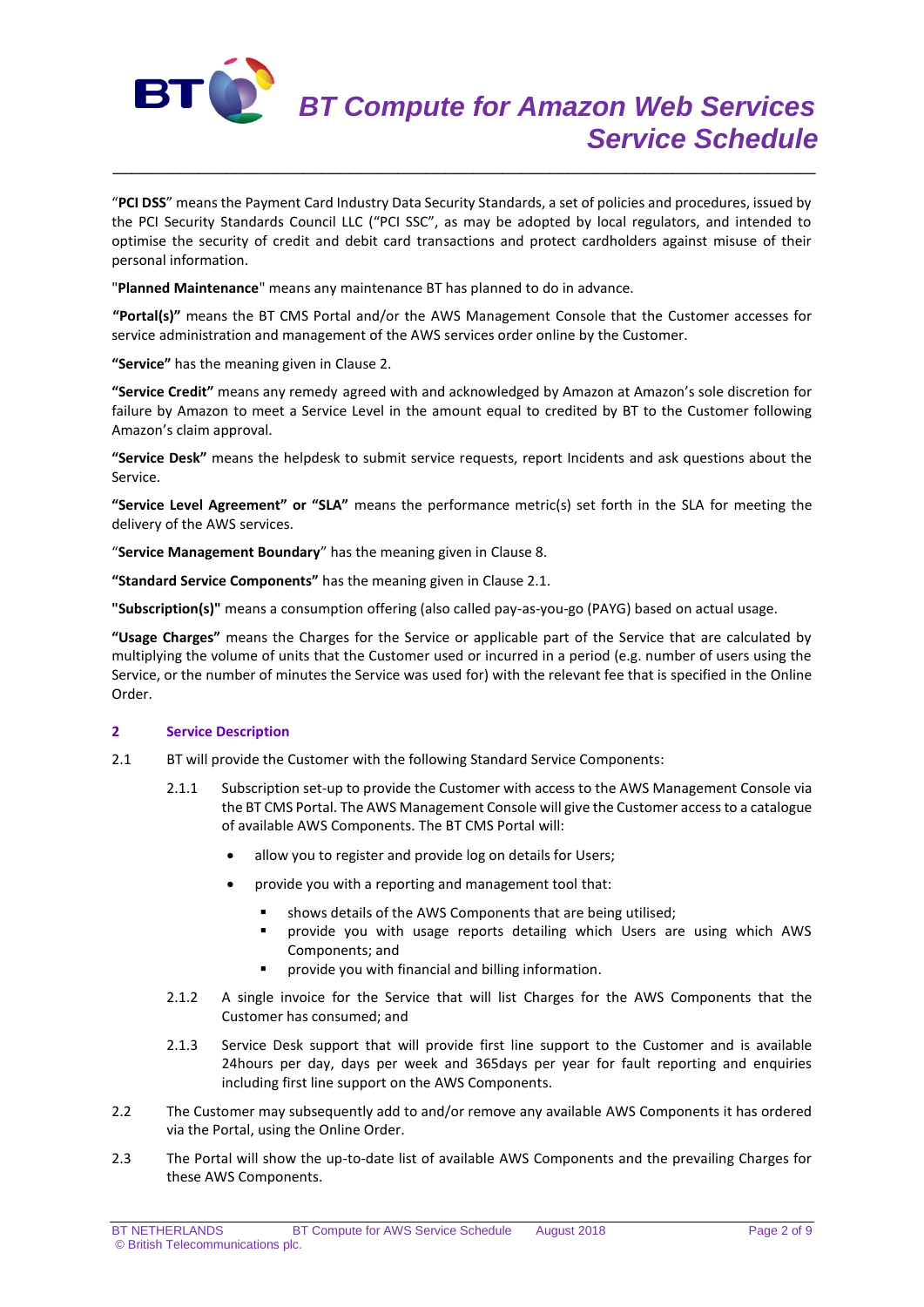

2.4 If BT provides the Customer with any other services, this Schedule will not apply to those services and those services will be governed by their separate terms and conditions.

\_\_\_\_\_\_\_\_\_\_\_\_\_\_\_\_\_\_\_\_\_\_\_\_\_\_\_\_\_\_\_\_\_\_\_\_\_\_\_\_\_\_\_\_\_\_\_\_\_\_\_\_\_\_\_\_\_\_\_\_\_\_\_\_\_\_\_\_\_\_\_\_\_\_

#### **3 Access to Internet**

- 3.1 The Customer acknowledges and agrees that where the Service provides access to the Internet, the use of the Internet is at the Customer's own risk.
- 3.2 The Customer acknowledges that:
	- (a) The Internet is independent of the Service and BT has no responsibility for provision of the Internet; and
	- (b) use of the Internet is solely at the Customer's risk and subject to all applicable laws. BT has no responsibility for any information, software, services or other materials obtained, downloaded, shared or transmitted by the Customer using the Internet.

### **4 BT's Obligations**

#### Service Delivery

- 4.1 Before the Operational Service Date and, where applicable, throughout the provision of the Service, BT will:
	- 4.1.1 provide the Customer with contact details of the Service Desk;
	- 4.1.2 provide the Customer with AWS Component subscription(s) which the Customer can use to self-serve AWS Components using the AWS Management Console.

#### **Service Operation**

- 4.2 On and from the Operational Service Date, BT:
	- 4.2.1 will respond and use reasonable endeavours to remedy an Incident without undue delay and in accordance with Clauses 5.4, 5.9 – 5.12 of this Schedule;
	- 4.2.2 BT may have to carry out routine or emergency maintenance, updates and other procedures for reasons of health, safety, security or otherwise to protect the Service, and which may cause a disruption to the Service, ("Planned Maintenance"). BT will provide the Customer with as much prior notice as practicable with respect to Planned Maintenance; and
	- 4.2.3 may require the Customer to change any or all passwords in accordance with Clause 6 of this Schedule.

#### **5 Customer Obligations**

#### Service Delivery

- 5.1 Next to accepting these conditions, the Customer must also accept on the Portal AWS Policies for each AWS Service the Customer orders and consumes.
- 5.2 Before the Operational Service Date and, where applicable, throughout the provision of the Service by BT, the Customer will:
	- provide BT with the names and contact details of any individuals authorised to act on the Customer's behalf for Service management matters ("**Customer Contact**"). BT may also accept instructions from a person who BT reasonably believe is acting with the Customer's authority;
	- provide BT with any information reasonably required without undue delay;
	- provide software, and telecommunications equipment and services, necessary to access and use the Portals and AWS Management Console;
		- ensure having a technical compatible browser to access, view or use the Portals;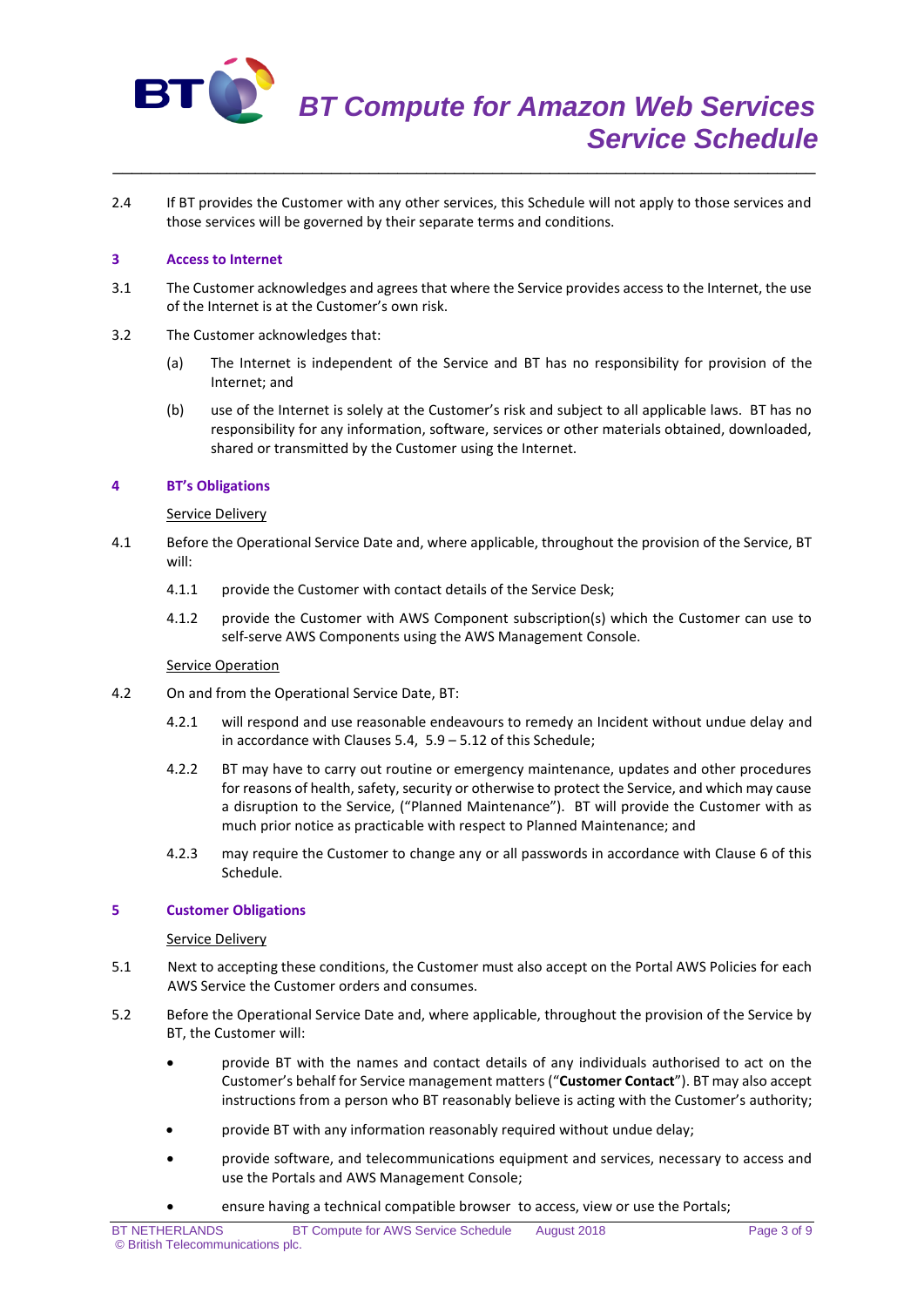

 not permit or make any attempt to disassemble, deconstruct, break down, hack or otherwise interfere with the Portals or any part of the Portals;

\_\_\_\_\_\_\_\_\_\_\_\_\_\_\_\_\_\_\_\_\_\_\_\_\_\_\_\_\_\_\_\_\_\_\_\_\_\_\_\_\_\_\_\_\_\_\_\_\_\_\_\_\_\_\_\_\_\_\_\_\_\_\_\_\_\_\_\_\_\_\_\_\_\_

 provide the Service Desk with at least 30 days' notice should the Customer wish to terminate the Service as set out in Clause 11.3 and transfer the Customer's subscription to an alternative AWS partner.

#### Customer's use of AWS Management Console and AWS Components

- 5.3 The Customer's use of the AWS Management Console and the provisioning of any of the AWS Components will be subject to the Customer's acceptance of the AWS Policies for each service presented to the Customer when the Customer accesses the AWS Management Console. The Customer acknowledges and agrees to observe and comply with these AWS Policies for any and all use of the AWS Service. If the Customer does not comply with AWS Policies, the Service may be restricted or suspended resulting that any access by the Customer and/or any User to Customer content and the Service offerings is terminated. In such event:
	- the Customer will indemnify BT against any claims, damages, losses, liabilities, costs and expenses (including reasonable legal fees) arising out of or in relation to any third party claim;
	- the Customer will continue to pay the Charges for the use of the Service until the Service is terminated, and
	- BT may charge a re-installation fee to re-start the Service and will indemnify BT against any claims, damages, losses, liabilities, costs and expenses (including reasonable legal fees) arising out of or in relation to any third party claim.
- 5.4 While BT will be responsible as first line helpdesk and managing any Service Credits for the AWS Component in accordance with Clause 10 below; any licenses, warranties and indemnities provided by BT do not apply to the Customer's use of the AWS Management Console or any of the AWS Components; the Customer's use of the AWS Console and/or any other AWS Component will be governed solely by the applicable AWS Policies as accepted by the Customer on the Portal. As result – except claims for Service Credits which will be handled in accordance with Clause 10 below – any dispute directly or indirectly related to the AWS Console and/or AWS Components ordered via this Service should be addressed directly to Amazon in accordance with the applicable AWS Policies as accepted by the Customer via the Portal.
- 5.5 License. The Service includes a limited, revocable, non-exclusive, non-sub licensable, non-transferrable license to use the AWS Components for your own internal business purposes and in accordance with the AWS Policies. The Customer is not allowed to:
	- modify, alter with, repair or otherwise create derivative works of any Software (except where any AWS Components are provided under separate licence that expressly permits the creation of derivative works);
	- reverse engineer, disassemble or decompile the AWS Components or apply any other processes or procedures to derive the source code of any Software;
	- access or use the AWS Components in a way intended to avoid incurring Charges or exceeding any usage limits or quotas; and
	- resell or sublicense the AWS Components.
- 5.6 The Customer is solely responsible for any obligation or liability arising out of transactions of any kind entered into between the Customer and any third party accessing or relying on the Service, the Customer's information, or third party information. BT will not be a party to any transaction between the Customer and any third party.

### **Service Operation**

5.7 On and from the Operational Service Date, the Customer will: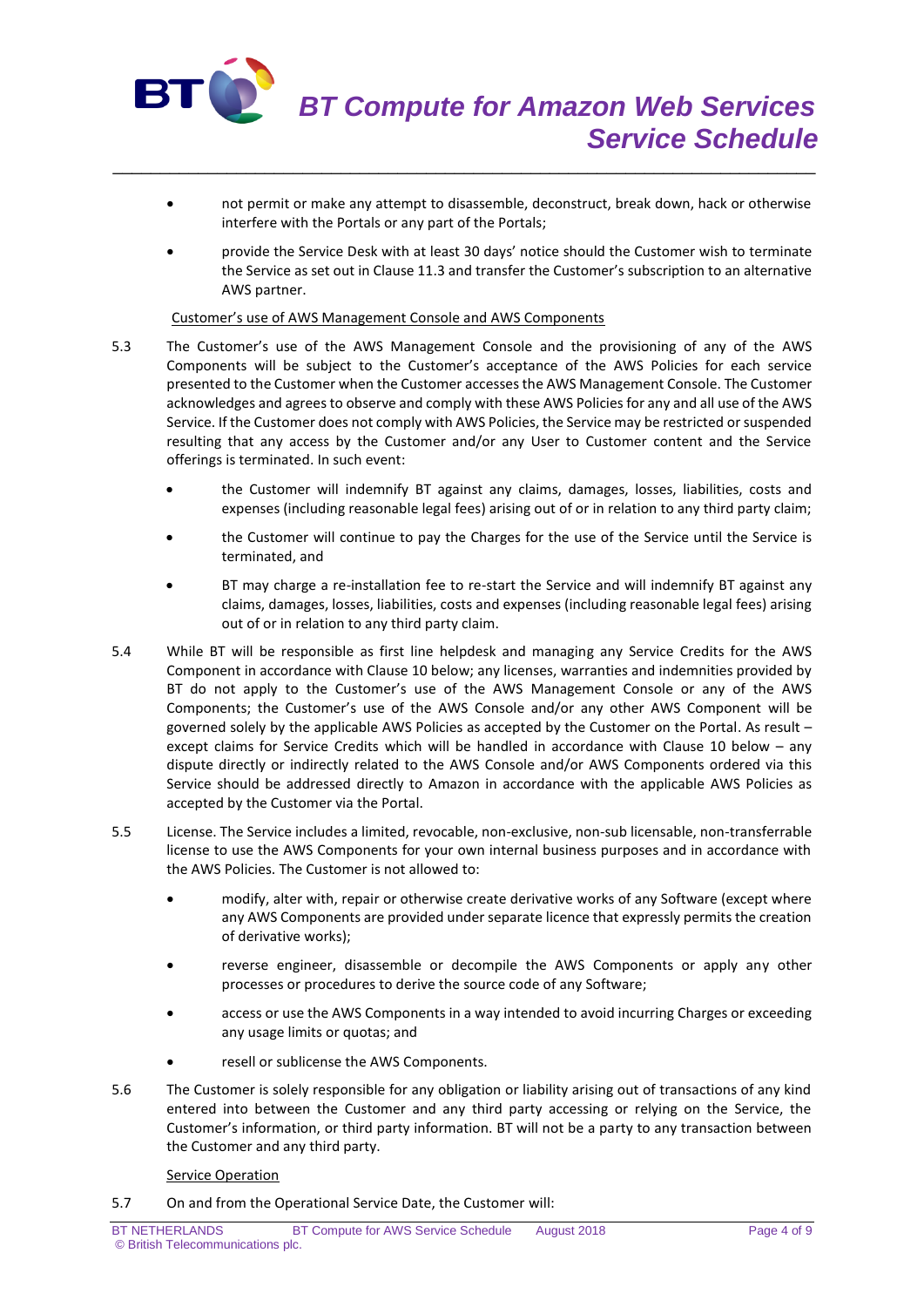

- pass Incident reports to the Service Desk using the reporting procedures agreed between the Parties;
- ensure that any Customer Equipment that is connected to the Service or that the Customer use, directly or indirectly, in relation to the Service is:
	- (a) adequately protected against viruses and other breaches of security;

\_\_\_\_\_\_\_\_\_\_\_\_\_\_\_\_\_\_\_\_\_\_\_\_\_\_\_\_\_\_\_\_\_\_\_\_\_\_\_\_\_\_\_\_\_\_\_\_\_\_\_\_\_\_\_\_\_\_\_\_\_\_\_\_\_\_\_\_\_\_\_\_\_\_

- (b) technically compatible with the Service and will not harm or damage BT Equipment, the BT Network, or any of BTs' supplier's or subcontractor's network or equipment; and
- (c) approved and used in accordance with relevant instructions and applicable law;
- distribute, manage and maintain access profiles, passwords and other systems administration information relating to the control of Users' access to the Service;
- ensure the secure and proper use of all valid User access profiles, passwords and other systems administration information used in connection with the Service and:
	- (a) inform BT immediately if a user ID or password has, or is likely to, become known to an unauthorised person, or is being or may be used in an unauthorised way;
	- (b) take all reasonable steps to prevent unauthorised access to the Service; and
	- (c) satisfy BT security checks if a password is lost or forgotten.
- 5.8 The Customer shall change any or all passwords and/or other systems administration information used in connection with the Service if BT request to do so in order to ensure the security or integrity of the Service.

### Notification of Incidents

- 5.9 Where the Customer become aware of an Incident, the Customer will report it to BT Service Desk:
- 5.10 BT will provide the Customer a unique reference number for the Incident ("**Ticket**");
- 5.11 BT will close the Ticket when:
	- The Customer confirm that the Incident is cleared; or
	- BT has attempted unsuccessfully to contact the Customer, in the way agreed between the Parties, in relation to the Incident and the Customer has not responded within 2 hours of BT's attempt to contact the Customer.
- 5.12 If the Customer states that the Incident is not cleared, the Ticket will remain open, and BT will continue to work to resolve the Incident.

### **6 Security**

- 6.1 The Customer is responsible for the security and proper use of all User IDs, Checkwords and passwords. BT reserves the right to suspend access to the Service at any time if BT has reason to believe that there is, or is likely to be, a breach of security or misuse of the Service. BT will notify the Customer as soon as possible after it has done so.
- 6.2 The Customer will immediately inform BT if there is any reason to believe that a User ID, password, or Checkword allocated by BT has, or is likely to, become known to someone not authorised to use it or is being, or is likely to be, used in an unauthorised way.
- 6.3 BT reserves the right to require the Customer to change any or all of the Checkwords or passwords associated with the Service and used by the Customer in connection with the Service.
- 6.4 The Service is delivered within a secure BT data centre with a security policy for the protection of Site, infrastructure and network. Although BT will use reasonable care and skill in carrying out its obligations under this Agreement in accordance with BT's security policy, it is not possible to guarantee that all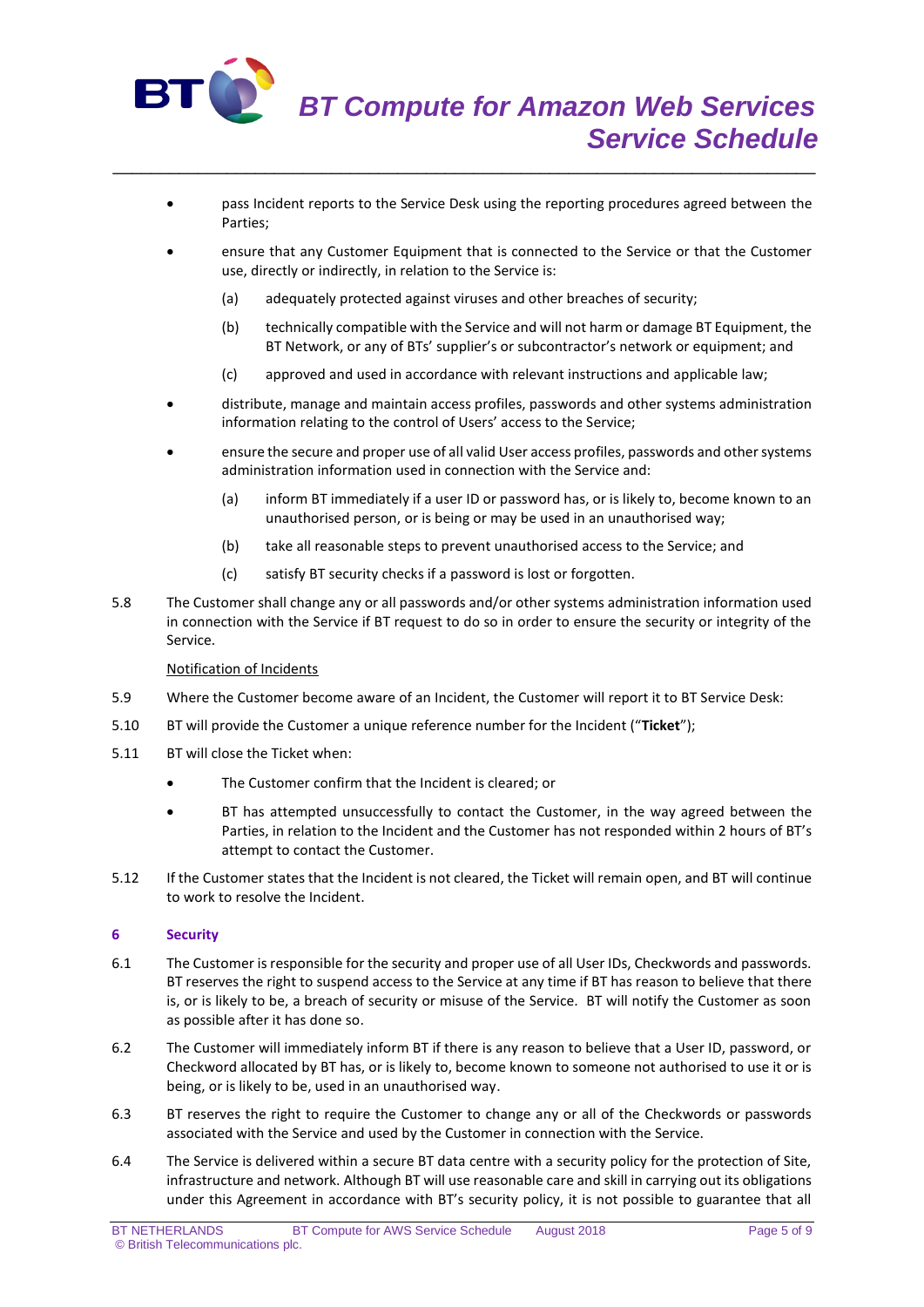

# *BT Compute for Amazon Web Services Service Schedule*

instances of fraud, misuse, unwanted or unauthorised activity or access to the Customer's Information will be prevented or detected. Whenever BT becomes aware that security has been compromised, BT will take actions in order to limit any further occurrences of fraud, misuse, unwanted or unauthorised activity or access to the Customer's Information. Nevertheless, BT accepts no liability for any such incidents, or for any loss or damage suffered by the Customer. The Customer shall therefore take responsibility for the security of the Customer Information, Content and application of security policies designed to prevent unwanted or unauthorised activity or access to the Customer's Information.

\_\_\_\_\_\_\_\_\_\_\_\_\_\_\_\_\_\_\_\_\_\_\_\_\_\_\_\_\_\_\_\_\_\_\_\_\_\_\_\_\_\_\_\_\_\_\_\_\_\_\_\_\_\_\_\_\_\_\_\_\_\_\_\_\_\_\_\_\_\_\_\_\_\_

# **7 Processing of Personal Data**<br>**71** With regard to any Personal

- With regard to any Personal Data provided and collected via the Portal, BT or its sub-processor will Process the Customer Personal Data as set out in this Schedule for as long as BT provides the AWS Service and for as long as BT may be required to Process the Customer Personal Data in accordance with applicable law. Any personal Data that may be collected and processed by BT is subject to the data protection provisions as set in the General Terms and Conditions.
- 7.2 The nature and purpose of the Processing of Customer Personal Data via the Portal by BT includes for:
	- billing and invoicing; and
	- incident response and escalation.
- 7.3 The types of Customer Personal Data Processed by BT or its sub-processors or the Customer via the Portal may be:
	- website or IP address;
	- name;
	- address;
	- telephone number;
	- email address;
	- job title;
	- company name; and
	- contact records.

This list is not exhaustive as the Customer will specify what Customer Personal Data is Processed.

- 7.4 The Customer Personal Data on the Portal may concern the following categories of Data Subjects:
	- Customer employees;
	- Customer's customers or third parties; and
	- any Data Subject (as controlled by the Customer).

This list is not exhaustive as the Customer will specify what Customer Personal Data is Processed.

- 7.5 BT will share the following Personal Data with Amazon so that Amazon can:
	- (a) verify if the Customer is a BT customer and that the Customer and the Users are authorised to use the AWS Service;
	- (b) enforce the EULA;
	- (c) identify any misuse or suspected misuse of the AWS Service; and
	- (d) monitor accounts and transition the AWS Service to another authorised provider of the AWS Service;
	- (e) name of each User;
	- (f) telephone number, email address and other contact details of each User; and
	- (g) city, state/region, country and zip/postal code of each User;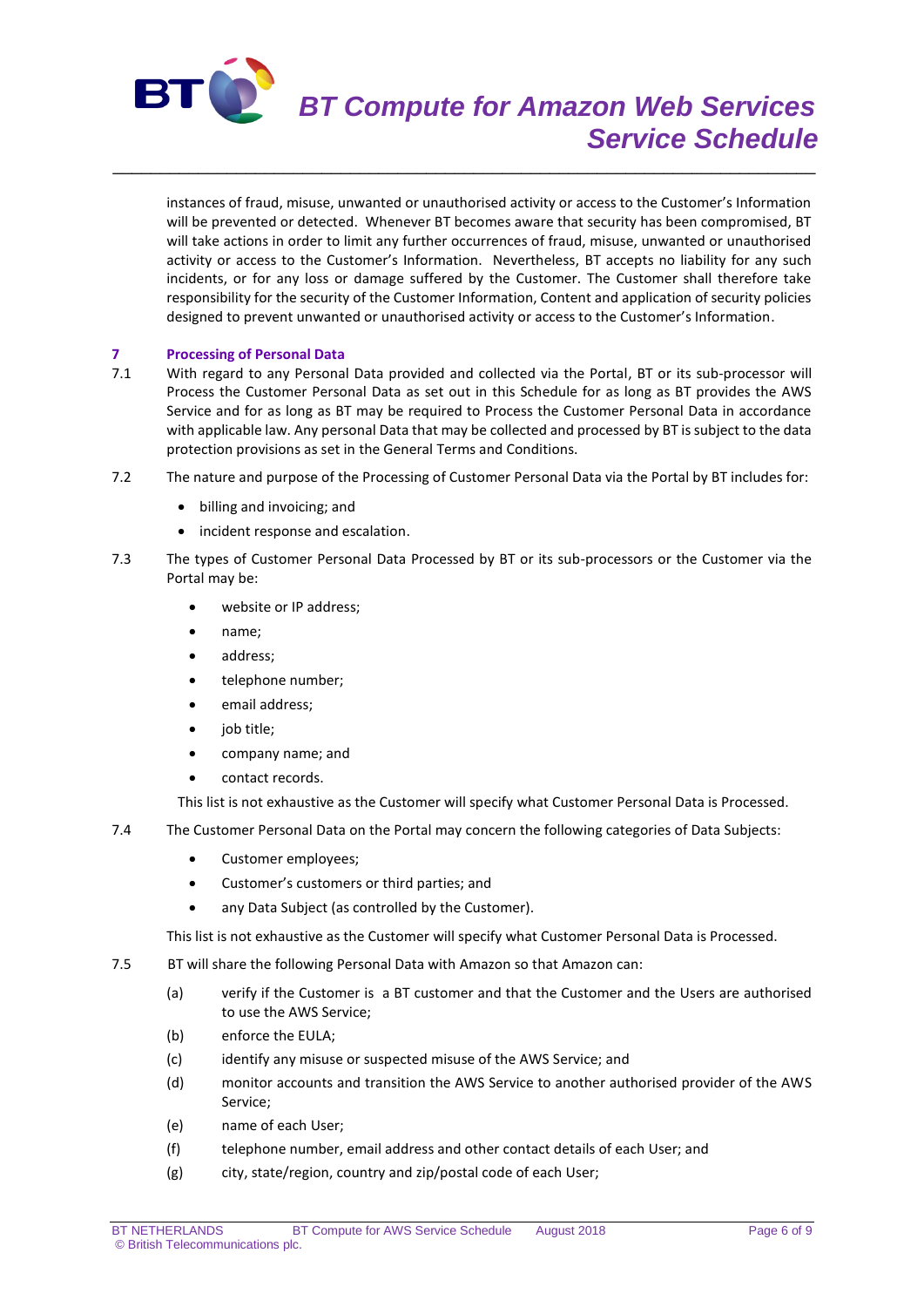

# *BT Compute for Amazon Web Services Service Schedule*

7.6 For the avoidance of doubt, BT will process Personal Data only to the extent required for providing the Standard Service Components set out in clause 2.1 and BT will not have access to Personal Data and/or other confidential information that may be shared between the Customer and Amazon regarding the use of the AWS Management Console and the provisioning of any of the AWS Components. Any handling activities for the AWS Management Console and AWS Components will be governed by the agreements between the Customer and Amazon and therefore BT will not be responsible and liable for the security and the processing of any Personal Data in connection with Customer' use of the AWS Management Console. Any claims and/or complaints in relation to the security and the processing of any such Personal Data may only be made by the Customer against Amazon under the AWS Policies.

\_\_\_\_\_\_\_\_\_\_\_\_\_\_\_\_\_\_\_\_\_\_\_\_\_\_\_\_\_\_\_\_\_\_\_\_\_\_\_\_\_\_\_\_\_\_\_\_\_\_\_\_\_\_\_\_\_\_\_\_\_\_\_\_\_\_\_\_\_\_\_\_\_\_

#### **8 Service Management Boundary**

- 8.1 BT will provide and manage the Service set out in this Schedule and up to the point where the CMS connects to the AWS Management Console as set out in the Online Order ("**Service Management Boundary**").
- 8.2 BT will have no responsibility for the Service outside the Service Management Boundary. For the avoidance of doubt, the Service Management Boundary does not include the AWS Management Console and any AWS Components accessed via the AWS Management Console; hence any claims and/or complaints in relation to the AWS Services may only be made by the Customer against Amazon under the AWS Policies.
- 8.3 BT does not make any representations, whether express or implied, that the Service will operate in combination with any Customer Equipment or other equipment and software.
- 8.4 The Service provided by BT pursuant to this Schedule is not compliant with PCI DSS nor is it designed or intended to be and the Customer will not use the Service for the processing, storage or transmission of any Cardholder Data or any data that is subject to PCI DSS.

#### **9 Charges**

- 9.1 The Charges for the Service will be set out on the Online Order and will be invoiced and paid in accordance with the applicable provisions as agreed in the General Terms and Conditions.
- 9.2 Unless stated otherwise in an applicable Online Order, BT will invoice the Customer for:
	- 9.2.1 Usage Charges will be monthly in arrears on the first day of the relevant month calculated at the then current rates for each AWS Component consumed within the Customer's subscription.
	- 9.2.2 BT may invoice the Customer for any of the following Charges in addition to those set out in the Online Order.
		- (a) Charges for investigating Incidents that the Customer reports to BT where BT finds no Incident or that the Incident is caused by something for which BT are not responsible under the Contract;
		- (b) Charges for restoring Service if the Service has been suspended;
		- (c) any other Charges set out in any applicable Online Order or as otherwise agreed between the Parties.

# **10 Service Levels**

10.1 Service Levels relating to any AWS Components or the AWS Management Console are detailed in the AWS Service Levels. Any Service Levels are subject to the Terms of Use between AWS and the Customer. They are subject to changes, additions or discontinuation as directed by AWS from time to time. When managing the Service Credits, BT takes into account the currently valid terms between AWS and the Customer.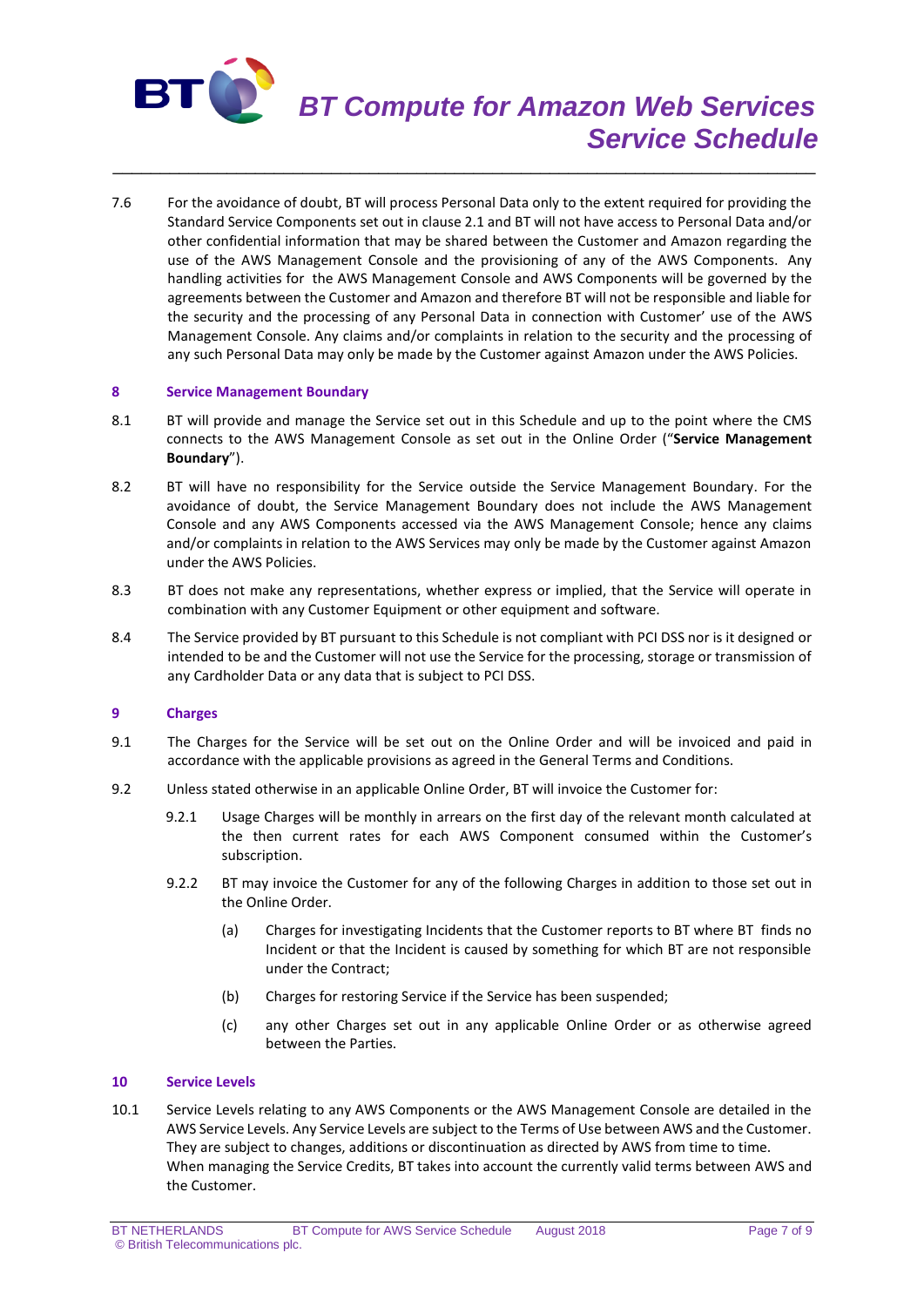

Where a Service Level is not met by AWS

10.2 The Customer will submit a claim for Service Credits to BT and include information necessary for BT to validate the claim, including but not limited to:

\_\_\_\_\_\_\_\_\_\_\_\_\_\_\_\_\_\_\_\_\_\_\_\_\_\_\_\_\_\_\_\_\_\_\_\_\_\_\_\_\_\_\_\_\_\_\_\_\_\_\_\_\_\_\_\_\_\_\_\_\_\_\_\_\_\_\_\_\_\_\_\_\_\_

- 10.2.1 a detailed description of the Incident;
- 10.2.2 information regarding the time and duration of the downtime (as described in AWS Service Levels);
- 10.2.3 the number and location(s) of affected users (if applicable); and
- 10.2.4 descriptions of the Customer's attempts to resolve the Incident at the time of occurrence.
- 10.3 The Customer will ensure that claims for Service Credits will be received by BT within 45 days of the Incident that is the subject of the claim occurred; otherwise the claim shall be considered invalid.
- 10.4 BT will submit all information relating to the claim for Service Credits to AWS who will determine whether a Service Credit is owed. BT will process all information relating to claims during the subsequent month and within 45 Business Days of receipt.
- 10.5 BT will communicate AWS decision to either approve or decline the claim to the Customer.
- 10.6 If AWS determine that a Service Credit is owed to the Customer, BT will apply the Service Credit to the Customer's invoice on the next invoice.
- 10.7 If AWS decline the Customer claims and no Service Credit is owed to the Customer, it is hereby understood that BT accepts no liability for AWS non-approval of a claim.
- 10.8 The AWS Service Levels shall not apply during any trial period of the AWS Service and/or if the Service has been suspended or restricted in accordance with the terms of the Agreement.

#### **11 Commencement, Minimum Period of Service and Termination for convenience**

- 11.1 Commencement. The Service shall commence on the Operational Service Date and unless one of us gives Notice to the other of an intention to terminate the Service in accordance with the Agreement, BT will continue to provide the Service and both of us will continue to perform each of our obligations.
- 11.2 Minimum Period of Service. There is no Minimum Period of Service; hence BT will continue to provide the Service and each Party will continue to perform its obligations under the Agreement unless either Party gives Notice to the other of an intention to terminate the Service in accordance with the Agreement.
- 11.3 Termination for Convenience. The following conditions will replace and supersede any termination for convenience conditions as set out in the General Terms and Conditions.

Either Party may, at any time after the Operational Service Date and without cause, terminate the Service or any Online Order by giving 60 days' Notice to the other.

- 11.4 Obligations at termination.
- 11.4.1 On termination or expiry of the Service by either the Customer or BT, BT will;
	- a) terminate the Customer's subscription(s) and Account; or
	- b) provide configuration information relating to the AWS Components provided in a format that BT specifies.

BT shall during this termination period maintain the level and quality of Services provided by BT until the effective termination date and shall not undertake any actions limiting Customer's ability to migrate the Customer Information.

- 11.4.2 On termination or expiry of the Service by either the Customer or BT, The Customer will;
	- a) disconnect any Customer Equipment from BT Equipment located at the Site(s);